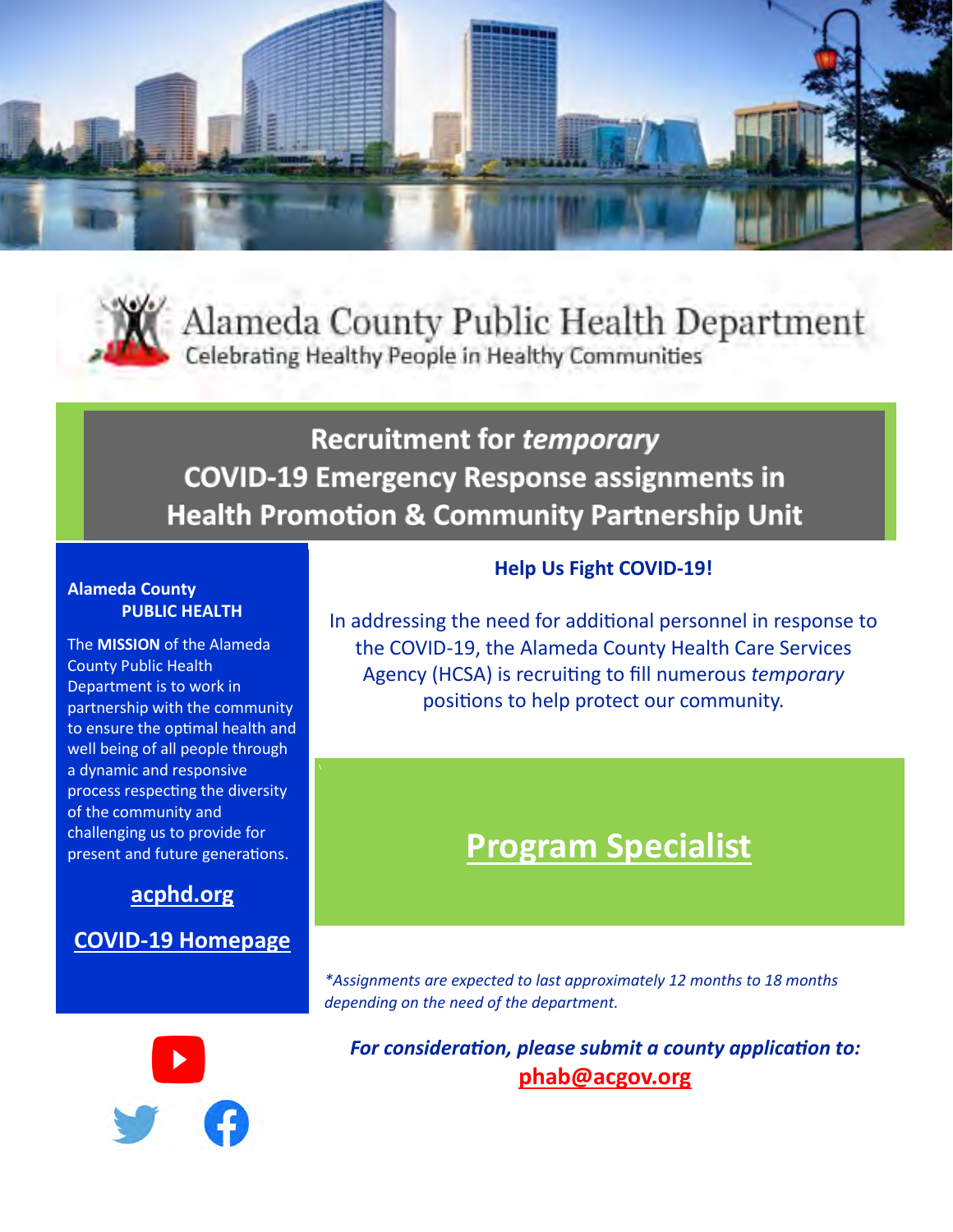## **Community Based Organization Program Manager**

### **PROGRAM SPECIALIST \$35.77-\$52.79 Hourly / \$2,861.60-\$4,223.20 BiWeekly / \$6,200.13-\$9,150.27 Monthly / \$74,401.60-\$109,803.20 Yearly**

#### **MINIMUM QUALIFICATIONS:**

#### **EDUCATION:**

The equivalent to graduation from an accredited four year college or university (180 quarter units or 120 semester units) with major coursework in business or public administration, a social science or a field related to the program area to which assigned. (Additional experience as outlined below may be substituted for the education on a year-foryear basis.) **AND**,

#### **EXPERIENCE:**

The equivalent to *three years of full-time professional-level or supervisory work in the direct delivery of services to clients or the oversight of such services* in the program area to which assigned, *one year of which must have included program planning and evaluation, or in program administration, contract negotiations, grants management and similar financial services.* 

**SUBSTITUTION**: Possession of a Master's degree in business, public administration, social science or a related field to the program area to which assigned from an accredited college or university, may be substituted for two years of the required experience.

The Health Promotion and Community Partnerships (HPCP) Unit focuses on community-driven solutions grounded in principles of meaningful engagement. HPCP works to address social determinants of health (i.e. income, employment, housing, neighborhood conditions, education) and health inequities (i.e. unfair and unjust differences in health status across race, class, sexual orientation, gender identity) in Alameda County. In partnership with community-based organizations and through program implementation (i.e. assessment, development, implementation, evaluation) the goals of HPCP aim to: influence policy and legislation, change organizational practices, foster coalitions and networks, educate providers, and strengthen individuals' knowledge and skills.

The Community Based Organization Program Manager in the HPCP Unit works in the service of communities disproportionately affected by COVID-19 and other communicable diseases, and as part of the CBO integrated partnership strategy to address this issue. The CBO Coach functions as a program implementation specialist along with ensuring programmatic contractual compliance for grantees and/or vendors.

#### **EXAMPLES OF DUTIES:**

• Provides program planning, technical assistance, review and evaluation functions to direct client service delivery programs where such services are provided by community partners (community-based organizations (CBOs), faithbased organizations (FBOs), and individuals), contract service providers and/or County staff in a wide variety of service areas.

• Develops and modifies techniques and formats to evaluate pilot or current program effectiveness and to determine the need for program modifications and/or new program development.

• Researches program alternatives, funding sources, service delivery organizations, and other elements for possible program inclusion; evaluates alternatives, prepares reports and makes recommendations.

• Acts as the County liaison and provides coordination among CBOs and other service providers, County departments, State or other funding sources, and community or business organizations; interacts with various planning councils or boards; answers questions and provides training and technical assistance as required.